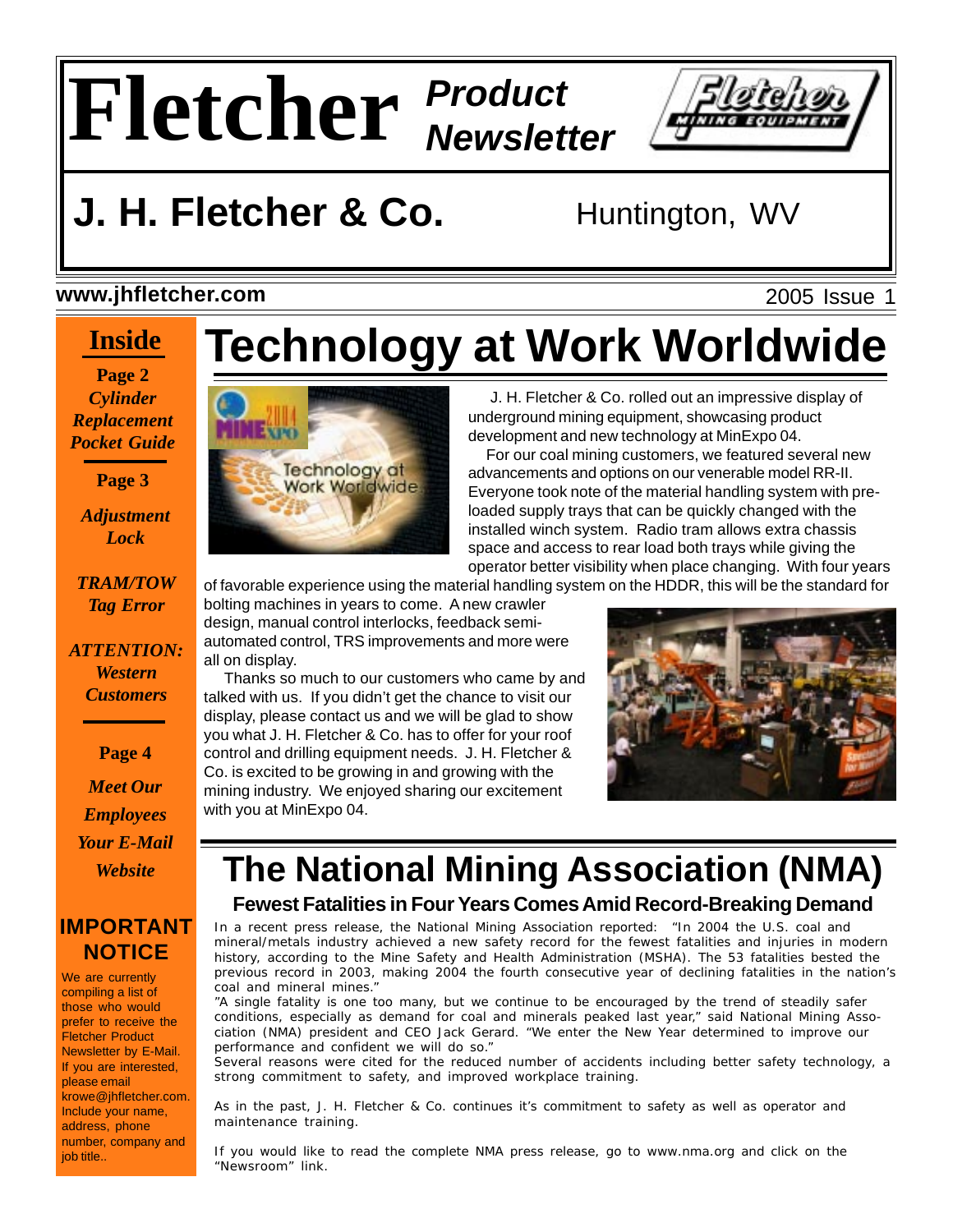## **POCKET GUIDE FOR FOOT JACK CYLINDER REPLACEMENT**

PART NO. 359293 PUBLISH DATE: NOVEMBER 2004

#### **DANGER**

#### **MACHINE ADJUSTMENTS ARE TO BE MADE BY PROPERLY TRAINED AND AUTHORIZED PERSONNEL ONLY. IMPROPER MACHINE ADJUSTMENTS CAN CREATE SERIOUS SAFETY HAZARDS. REFER TO THE MAINTENANCE MANUAL PROVIDED WITH YOUR MACHINE FOR COMPLETE MAINTENANCE INSTRUCTIONS.**

| <b>CYLINDERS AFFECTED</b>      |             |                                |
|--------------------------------|-------------|--------------------------------|
| OLD PART NO: EXTERNAL THROTTLE |             | NEW PART NO: INTERNAL THROTTLE |
| 56478 and 152378               | Replaced by | 152687                         |
| 56648 and 152379               | Replaced by | 152730                         |
| 152049 and 152380              | Replaced by | 152756                         |
| 152103 and 152382              | Replaced by | 152729                         |
| 152116                         |             | Replaced by<br>152729          |
|                                |             |                                |

J.H. Fletcher & Co. (Fletcher) issued a bulletin (Important Safety Bulletin No. 67) in May 1997, notifying owners, operators and authorized rebuilders of Fletcher roof bolters that they must install and external throttle valve in the foot cylinder to prevent excessive retract speed of the foot jack. The external valve is located on the old foot jack or in the hydraulic line that goes to the foot jack section of the driller's control valve.

To ensure the throttle valve is in the circuit, test the foot jack function. With the throttle valve in place, the foot jack retract speed should be less than the extend speed.

Since October of 2000, Fletcher has been distributing new foot jacks that have internal throttle valves.

When you order a new foot jack cylinder from Fletcher, or one of its authorized distributors, the cylinder will have an internal throttle valve. If you received one of the new cylinders, you will no longer need the external valve on the circuit. Using both throttle valves will cause the foot jack to retract very slowly.

To ensure there is only one throttle valve in the foot cylinder circuit and that it is working properly, test this control when the foot jack is replaced. Remember, there is no operational function that requires the lifting of the drill boom and canopy by the foot assembly. The foot jack should never be capable of raising the boom structure and front end of the roof bolter, and if it does, the pressure setting is too high or the boom fit needs repaired.

#### **If you have a rebuilt foot cylinder from Fletcher or one of our distributors, it may still be the old style that uses the external throttle valve. Make sure it is in the circuit.**

The old style foot cylinder part number has been changed to a new number that incorporates an external throttle valve piped to the cylinder shell valve block.

Fletcher recommends that you contact our Parts Book Department and request a parts sheet if you did not receive one. When you receive the new parts sheet, place it in the machine parts book.

Fletcher also recommends that you consider replacing your older style cylinders with the newer design using the internal throttle valve. This will reduce the likelihood of leakage from the external parts and eliminate the throttle valve being left out of the assembly during maintenance.

Fletcher requests that you make this information available to all maintenance personnel, operators and rebuild shops that may be affected by this notice. If you are having any problems with the machine foot jack, or any other component on the machine, shut the machine down and contact your supervisor.

Fletcher has made every attempt to present accurate information in catalogs, brochures and other printed material. Fletcher can accept no responsibility for errors from unintentional oversights that may exist. Due to a program of continuous product improvement, both materials and specifications are subject without notice or obligation.

Fletcher currently has available, free of charge, a variety of training programs on videotape as well as other service bulletins. To obtain a copy of this pocket guide, or any other information, please contact our Risk Management Department between the hours of 8:00 a.m. and 5:00 p.m., Monday through Friday, at 304-525-7811.

#### **FOR COMPLETE INFORMATION, PLEASE SEE YOUR SERVICE MANUAL OR CON-TACT YOUR DISTRICT SALES REPRESENTATIVE.**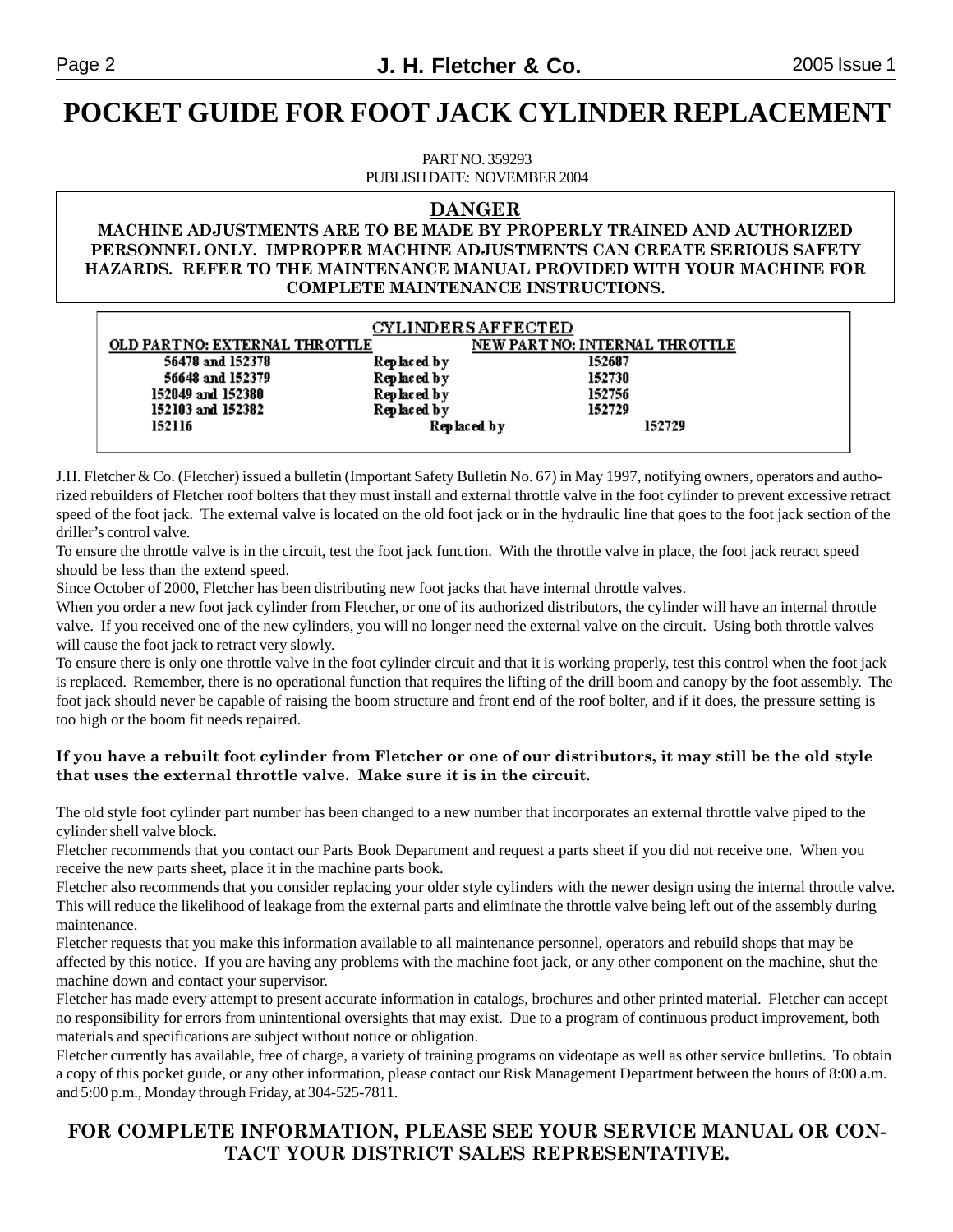### **ARE YOU HAVING PROBLEMS WITH OPERATORS ADJUSTING PRESSURES?**

 The drill feed package is a complicated valve that restricts or increase hydraulic flow to the drill head. Depending on the needs of the individual mine and the roof strata you are drilling, the valve must be adjusted by trained personnel. Failure to follow the recommended guidelines of the J. H. Fletcher & Co. can expose the operator to: a bent drill steel, a broken drill steel, bit life reduction, and/or inefficient drilling. To prevent untrained personnel from adjusting this valve, J.H. Fletcher & Co. is now offering a key lock kit. The key lock kit (*see photo*) can be installed on the valve to prevent tampering.

 The valve lock kit can be ordered from J.H. Fletcher & Co. or one of our authorized distributors (P/N: 129385). If you are having this problem, J.H. Fletcher & Co. encourages you to purchase one of these kits today.



### **TRAM/TOW Tag May Be Incorrect**

 J.H. Fletcher has recently discovered that a notice tag (part no. 296372) was manufactured incorrectly. The tag, which gives information on tram-towing, was installed on machines with a towing package containing the 36845 diversion valves. Some of the tags read "TO TRAM", and should read "TO TOW". Fletcher believes only a small number of the incorrect tags were installed on machines.

 If you have a Fletcher machine with a towing package that includes the 36845 diversion valve, please check the tag to make sure it is worded correctly. If it is not, Fletcher will replace the tag free of charge. Call the Risk Management Department to order a new tag.



*Correct Tag*

# **ATTENTION: Western District Customers DTS Fluid Power Inc Partnering with J. H. Fletcher and DBT**



 J.H. Fletcher & Co. is proud to announce that we have added **DTS Fluid Power Inc. of Delta Colorado** as an authorized J.H. Fletcher & Co. hydraulic component repair center for the Western USA. Adding DTS as an authorized repair agent brings a very experienced company in as a partner with J.H. Fletcher and DBT to provide high quality repair services in the Western USA. Ultimately this partnership will result in more service exchange components available in the Western USA, and quicker turn around time on repairs for you.

 Due to physical location, sourcing agreements, or other factors you may have a preference of working with DTS or DBT. Under our agreement, you now have the

choice of working through DBT or directly with DTS. In either case the hydraulic repairs will be done by DTS to OEM standards using OEM parts. DBT will remain as the sole **NEW** parts distributor in the Western USA

 DTShas a full-service hydraulic repair center with a 30,000 sq. ft. complex in Delta Colorado and has branches in Farmington, New Mexico and Fruita, Colorado. You can contact DTS at 970-874-7571. We hope you will join us in welcoming DTS to this new partnership.